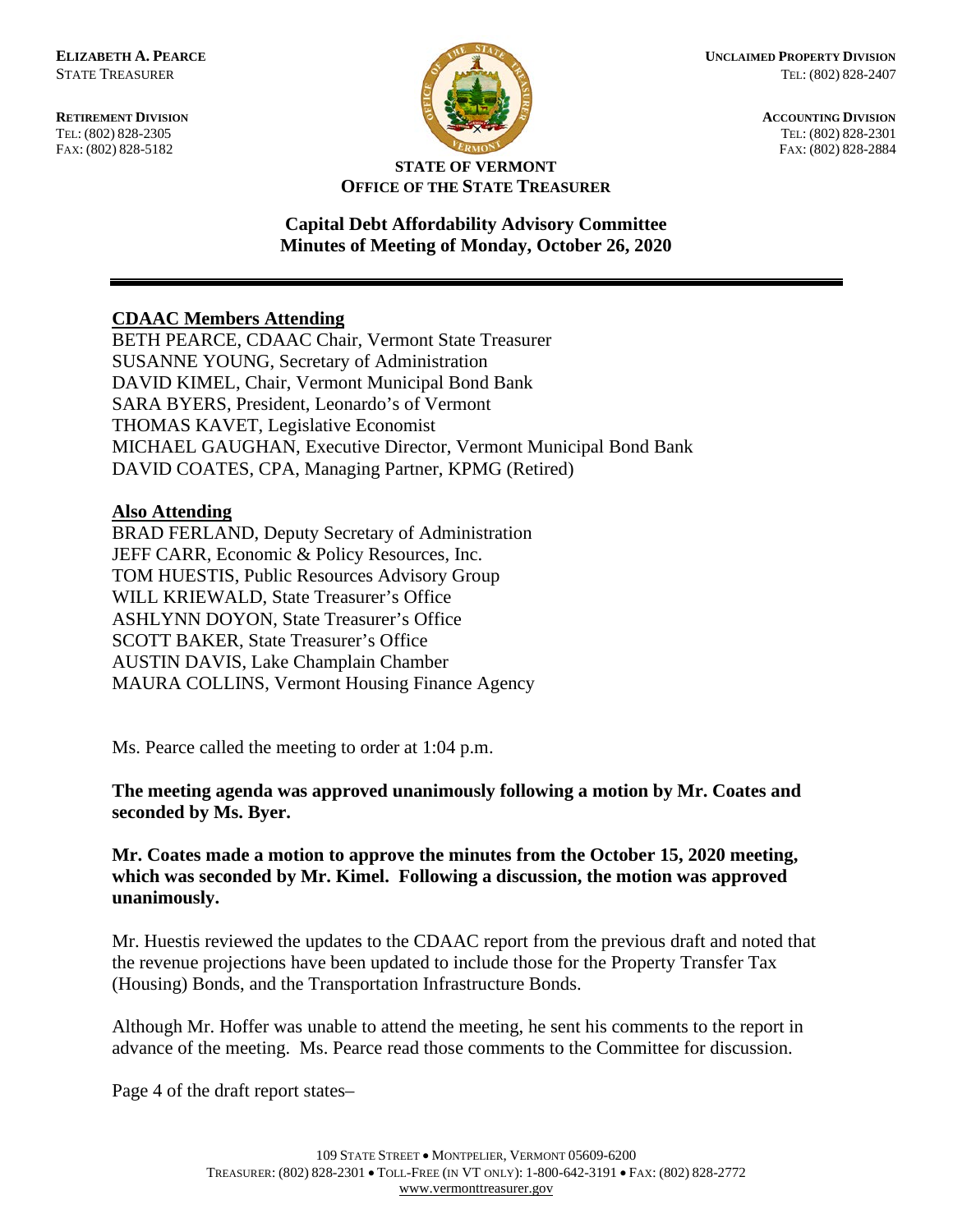*"The Committee will review the annual capital budget and 10-year capital program as part of its annual meetings and considers the 2019 amendments to § 310 related to identifying and establishing funding for deferred maintenance consistent with last year's CDAAC discussions and rating agency guidance as discussed below. [TO BE UPDATED*]"

Mr. Hoffer's comment was that "The Committee said something similar in 2018 and 2019, but, unless I'm mistaken, there was no review or consideration of the State's 10-year capital budget."

Ms. Pearce stated that the most recent 10-year plan expected expenditures averaged approximately \$100 million per year during that time frame. Mr. Ferland stated that the plan is a ten-year outlook and is updated every two years, with recommendations coming from the departments. These are prioritized every two years and presented to the legislature. They are now implementing software which will help manage the buildings, dams, highways, and other properties. Historically, they have not had the tools to manage ongoing maintenance needs sufficiently. Mr. Gaughan mentioned that it would be helpful for CDAAC to receive an update on the aggregate level of projected need in the States 10 year capital plan.

Ms. Pearce stated that in 2019 the Committee recommended that a working group review the plan and capital budget, among other things such as PayGo funding, bond premium, and a capital reserve fund, and bring to the full Committee. The group's work was delayed by COVID restrictions. Ms. Young agreed that the full Committee did not review this plan, she understood that these would all be part of the working group's review. Ms. Pearce said that the wording in the report would be changed to reflect this and sent out for final review.

Ms. Pearce read Mr. Hoffer's second comment (regarding page 21 of the report) to the Committee, which stated:

*"CDAAC annually goes through an extensive analysis to determine the "cost-benefit of various levels of debt financing." The cost-benefit is demonstrated by CDAAC's determination of the amount of debt that the State should annually authorize and still achieve compliance with CDAAC's articulated affordability guidelines. This evaluation is fundamental to CDAAC's responsibility in recommending annually the amount of net tax-supported indebtedness that should be authorized by the State."*

Mr. Hoffer's comment was "The Committee's comparative review of debt metrics is not a costbenefit analysis. It was focused solely on compliance with CDAAC's affordability guidelines. A meaningful review of various levels of debt financing would include consideration of the economic and fiscal impacts of different types and levels of capital investments. No such analysis was undertaken.

In addition, it is noteworthy that the Committee did not consider GO debt recommendation options in the context of Moody's new Debt and Pension ratio. This is important because modest increases in GO debt would only have a marginal impact on the new ratio in light of the magnitude of our pension and OPEB liabilities, which dwarf GO debt. That is, if it were determined through econometric analysis that additional capital investments were in our long